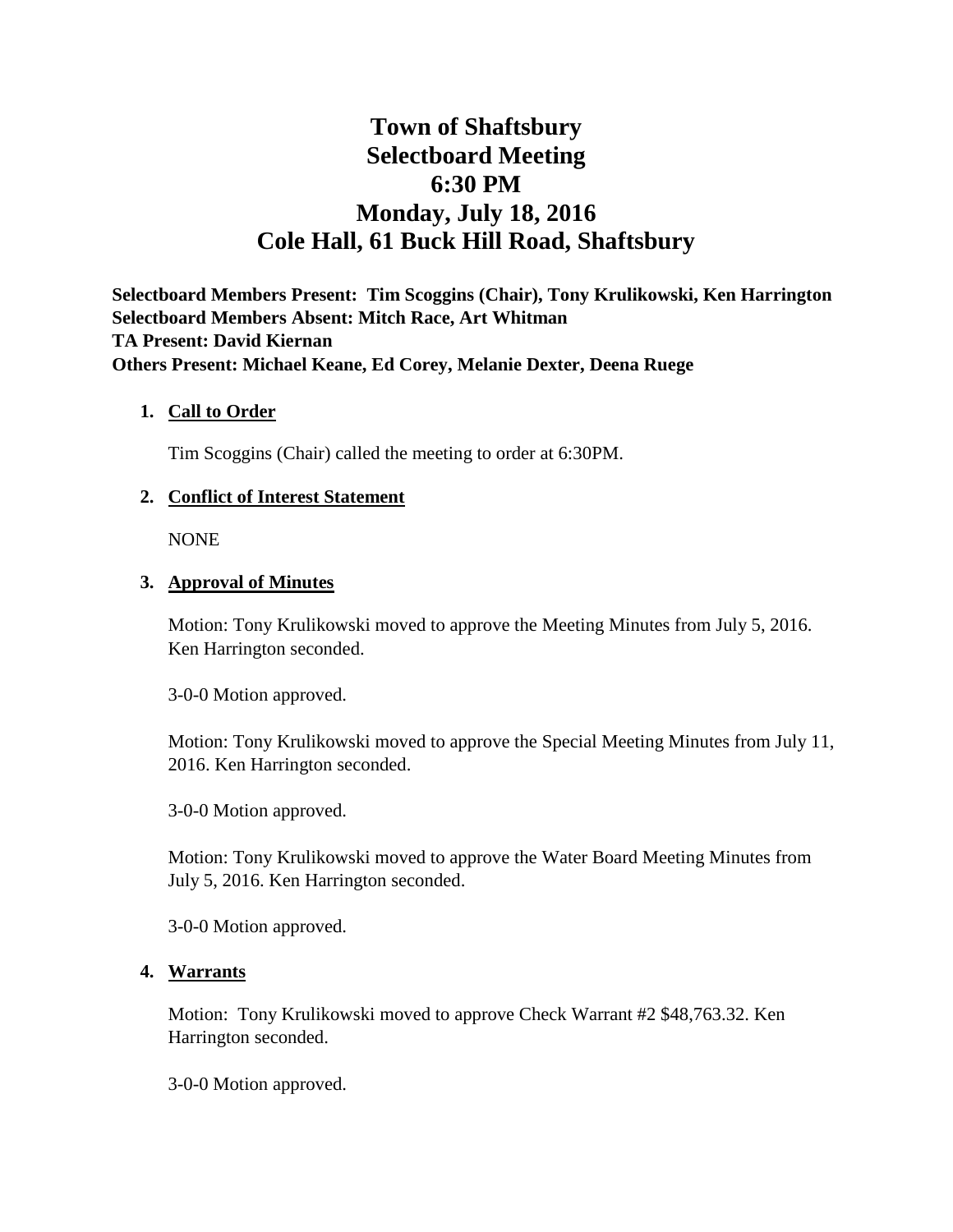## **5. Announcements**

NONE

# **6. Public Comments**

Michael Keane, a resident of Dorset and an employee of Southern Vermont College, came before the Board in his endeavor to petition VTrans to raise the speed limit on Route 7 between Bennington and East Dorset to 65 mph. Mr. Keane has initiated a petition to the State to ask for the increase in speed limit and currently has 243 signatures on the petition. The State informed Mr. Keane that it doesn't usually hear requests from residents, but rather seeks input from local municipalities in such matters. Mr. Keane is seeking a written request from each affected municipality seeking an engineering study on the subject stretch of Route 7.

Tim Scoggins asked what the benefits to raising the speed limit would be. Mr. Keane replied that it would be a matter of convenience but he also feels the limit imposed puts a spotlight on tourists who naturally tend to speed through the area. Mr. Keane also pointed out that it may be a safety concern as well because individuals who obey the speed limit on that stretch may cause other motorists to pass in unsafe conditions.

Mr. Scoggins said that the Board would take the matter under advisement as the Board was lacking two (2) members that particular evening.

Ed Corey also appeared before the Board to suggest that the Town offer to pay for the cost of cleaning up the property at 510 North Road (which is currently under contract for purchase by the Town) and then reduce the sales price by an equal amount. Tim Scoggins said that the price was already negotiated and the property was being purchased "as is." Mr. Scoggins went on to say that the building on the property would be razed immediately following purchase.

Mr. Corey then asked about the testing for PFOAs at the former landfill site. Mr. Scoggins replied that one of the wells was required to be tested and that the water sample has been drawn and is now being analyzed.

Mr. Corey informed the Board that he had been in contact with CAT-TV and had asked about obtaining copies of a Select Board meeting broadcasts but they were not available. Tim Scoggins pointed out that the meetings are now posted on YouTube for public viewing. Mr. Corey said that, in the past, tapes of the meetings went "into the minutes." David Kiernan said that anyone can go to their local library and view the minutes. Mr. Corey said that he believed that the Town should have VHS tapes available.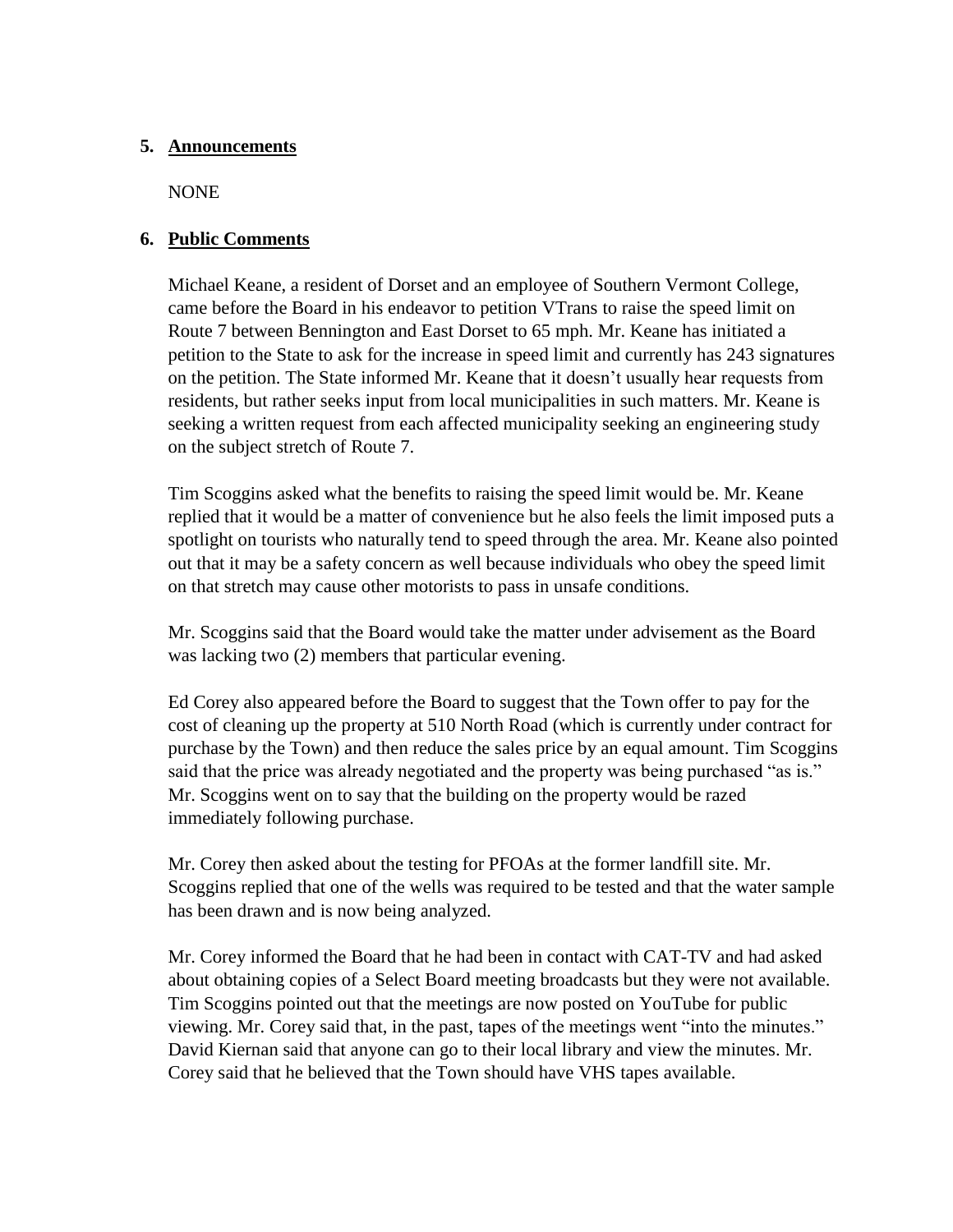Mr. Corey then presented an estimate on the resurfacing of the apron on Corey Drive. Mr. Scoggins said that the project was already on the list for discussion in the upcoming budget sessions.

# **7. Treasurer's Report**

Melanie Dexter presented a mid-month report to the Board that the Town looks good on receipts and that she will not have to take out any money on the Line of Credit for at least another month. Tim Scoggins asked about the year-end wrap up for FY16 and Ms. Dexter replied that it was pretty close to her last estimate but she is waiting on some checks to clear.

Ms. Dexter announced that next week, she would be out of the office and that Joan Vargo would be available to print out tax bills and that any payments could be made via the lock box in the Town Office lobby. Ms. Dexter also pointed out that since the Grand List has not been finalized, she has not been able to begin the process of sending out tax bills.

# **8. Road Foreman Report**

Steve Washburn was not in attendance at the meeting. David Kiernan reported that several recent rainstorms have created deep ruts in some of the dirt roads. Mr. Kiernan went on to report that this type of work would need to be cut back as there are scheduling issues coming up with the paving projects slated for this summer. All work on Harvest Hills, Hewitt Drive and Paran Acres must be done by mid-August. Culverts also need to be replaced on East Road prior to paving. Mr. Kiernan reported that until the major projects were completed, spot-grading and other minor road issues will have to wait. Mr. Kiernan also mentioned that the seasonal (summer) crew member is out for an undetermined amount of time with a non-work-related injury.

## **9. Brownell Certificate of Location Approval**

Tim Scoggins reminded the Board that a Special Meeting had been held on July 5, 2016 for the review of the Certificate of Location Approval for Brownell's Salvage Yard. At that meeting, it was discussed that the State has monitored the water on the property and has determined that testing is no longer necessary. Brownell's no longer crushes cars at the property and therefore, no fuels are discharged on the property. Mr. Scoggins went on to say that since the Town's original stipulation with Brownell's had been executed, legislation specifically addressing salvage yards had been passed and the State inspects the yard on a regular basis. The Selectboard determined that some of the conditions imposed by the original stipulation could and should be revised in light of these developments. David Kiernan presented a revised agreement with Brownell to the Town's attorney for review and the attorney had made some minor wording changes, but the conditions agreed upon at the July  $5<sup>th</sup>$  meeting still held.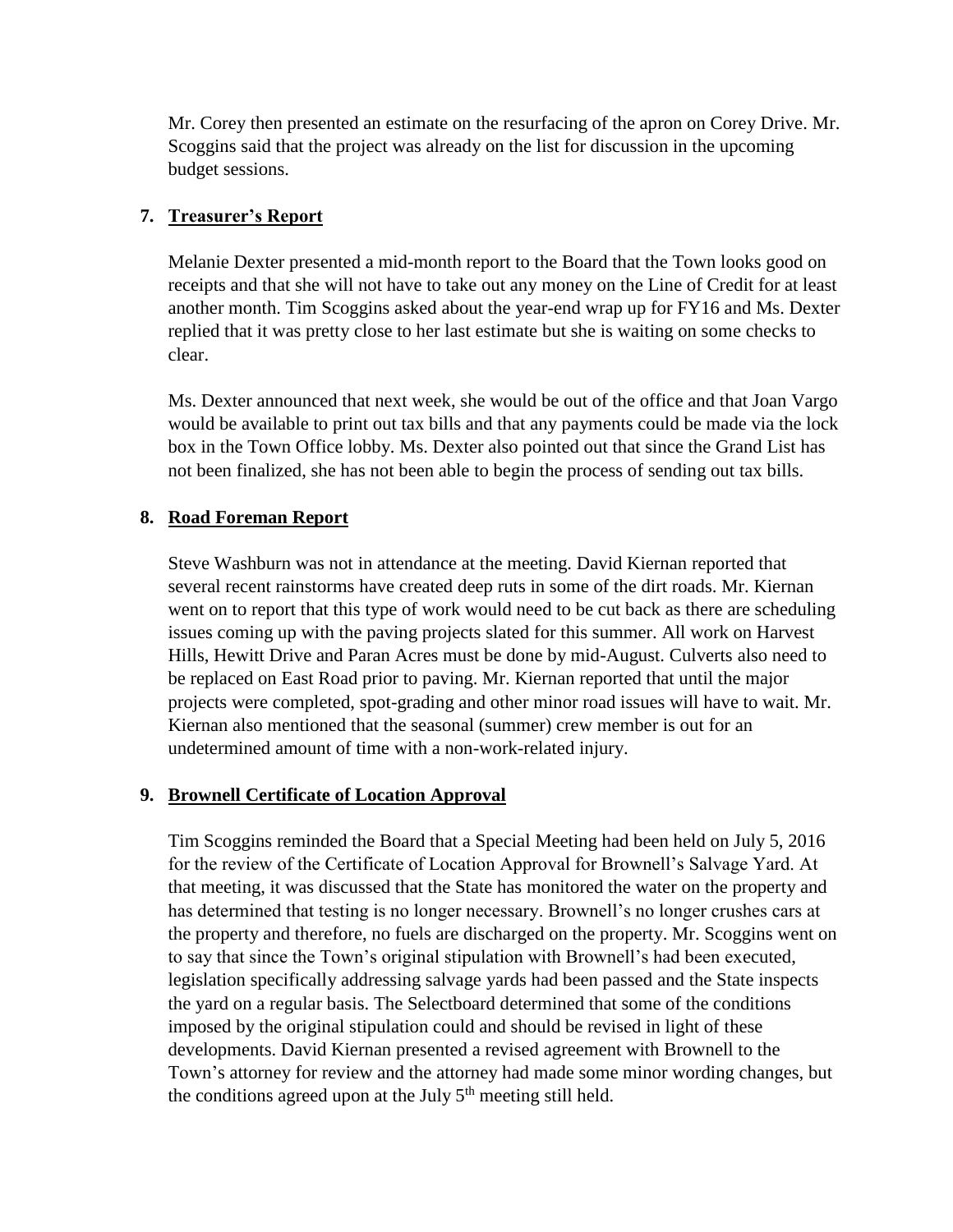Motion: Tony Krulikowski moved to approve the Certificate of Location Approval for Brownell's Salvage Yard. Ken Harrington seconded.

3-0-0 Motion approved.

# **10. Howard Park and Cleveland Park Playground Re-Builds**

David Kiernan updated the Board and informed them that as of July 18<sup>th</sup>, all equipment deemed unsafe by the insurance company had been removed from both Cleveland and Howard Parks. Mr. Kiernan reported that he was now soliciting bids from companies that provide engineered wood fiber for a 75' x75' square at Cleveland Avenue for fall protection. The area will need to be dug down 12" to 15" and then lined with fabric before putting down the wood fiber. Mr. Kiernan said that the Park and Recreation Committee had met and discussed conditions at Howard Park and it was agreed that a fall protection zone was also needed under playground equipment, but that the playground would likely need to be moved away from the pond on the premises, which was deemed an "attractive nuisance." Mr. Kiernan said that a small fence would also need to be installed around the pond.

Mr. Kiernan reported that the swingset may need to be replaced at Howard Park and some fire pits will also be pulled out. David Kiernan estimated the cost of the wood fiber for the fall zones to be about \$7,500.00 in material alone. Mr. Kiernan said that he expected the Town to perform the labor.

Mr. Kiernan went on to report that the well at Howard Park is fully operational but two (2) more water tests are required by the State, as it is a public water source. Mr. Kiernan said that a water fountain will likely before be installed before FY18 at a cost of \$2,500.00-\$3,000.00. Ken Harrington pointed out that the old water fountain at the property had been vandalized and asked about securing it during the off-season. David Kiernan said that he was looking into aiming a camera at the fountain to deter vandals. Tim Scoggins asked if it was worth purchasing a more expensive water fountain system or if a cheaper fountain would be sufficient and less of a loss to the Town if vandalized. David Kiernan said that options were worth exploring.

Deena Ruege informed the public that the next meeting of the Recreation Committee would be Friday, July 22<sup>nd</sup> at 10AM at Cole Hall.

## **11. Proposed Town Garage**

Tim Scoggins said that he did not have anything to discuss in the regular open meeting but he did have some matters regarding negotiations that he wanted to discuss in the Executive Session later on.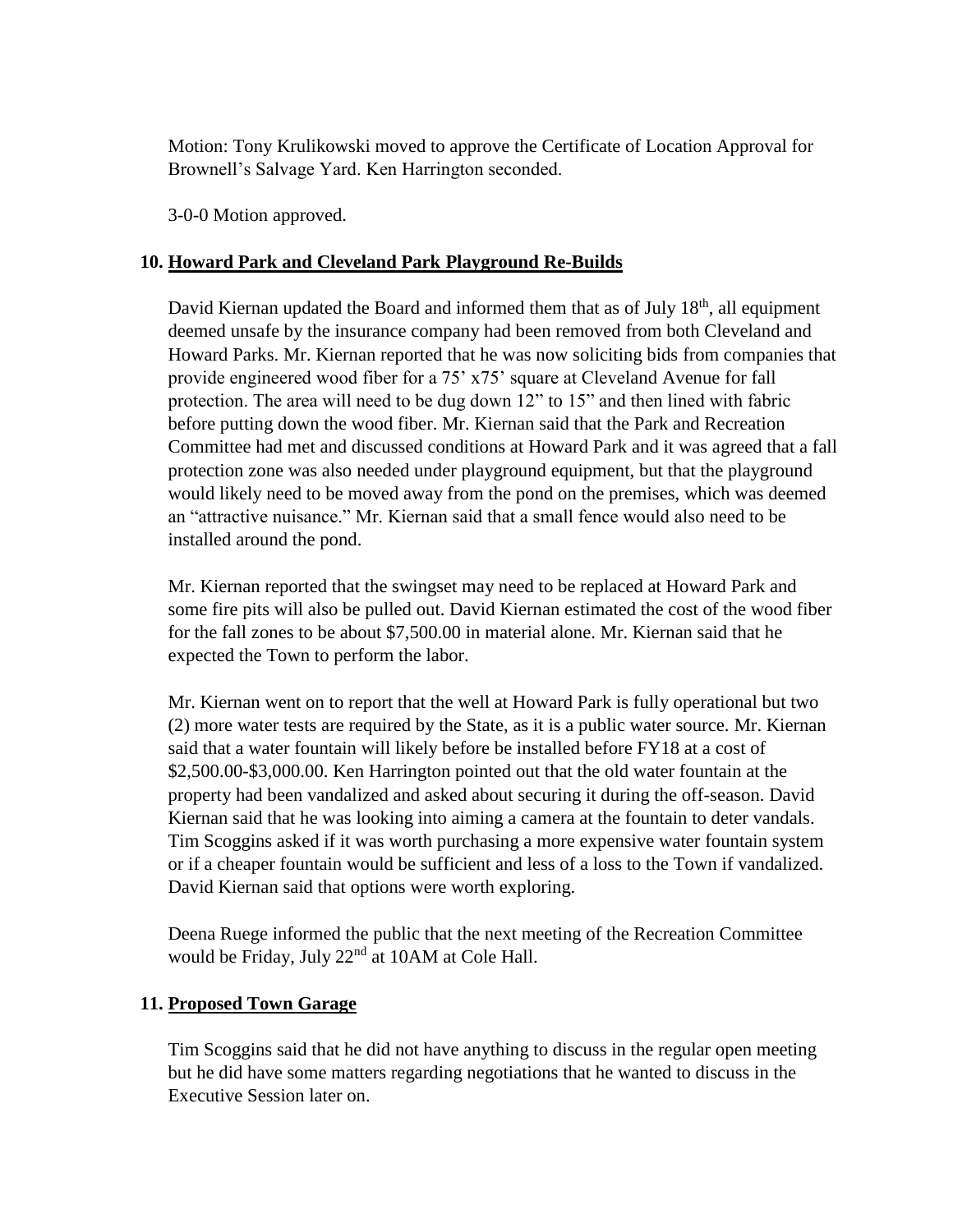## **12. Sidewalk Project Corner of 7A and Church**

David Kiernan reported that the bids are out as of July 18<sup>th</sup>. Bidders do have to be on the approved list for VTrans as this is a federally-funded project. Mr. Kiernan said that potential bidders could go to the Town's website for information on how to obtain bid sets. Bids will be due by August  $8<sup>th</sup>$  at noon. Mr. Kiernan further reported that he expected the bid to be awarded at the regular meeting on August  $15<sup>th</sup>$ . On July  $27<sup>th</sup>$  at 10AM, there will be a non-mandatory site visit with engineers from KAS. Mr. Kiernan also said that there is a separate Request for Proposals for a construction inspector, which is a separate bid for the project supervision.

Ken Harringon asked if there was an expected completion date for the project. Mr. Kiernan said that the date of completion will be December 20, 2016.

Tim Scoggins said that two Selectmen will be needed on August  $8<sup>th</sup>$  for the bid opening. Tim Scoggins said that he will be able to attend. Tony Krulikowski said that he would likely be able to attend, Ken Harrington said he would attend if Mr. Krulikowski could not.

## **13. Elm Street Speed Limit Change**

David Kiernan reported that the Town is now looking at adjusting the speed limit on Elm Street. Mr. Kiernan performed a brief observation of the road and determined that an extensive study, including review of aspects of the road, radius of turns and driver reactions, would be needed. Mr. Kiernan said that the road is quite narrow and that Green Mountain Power is looking to move power poles on the road as they are hit often. Mr. Kiernan said that he believed that setting the speed limit at 25 mph is reasonable for Elm Street. There will be opportunity for the public to comment, or object to, the limit change.

Tim Scoggins said that the State requires a road study prior to changing the speed limit but that the Board will decide if the limit is actually changed.

## **14. Town Administrator's Report**

Mr. Kiernan said that all items on his list had been addressed.

## **15. Other Business**

NONE